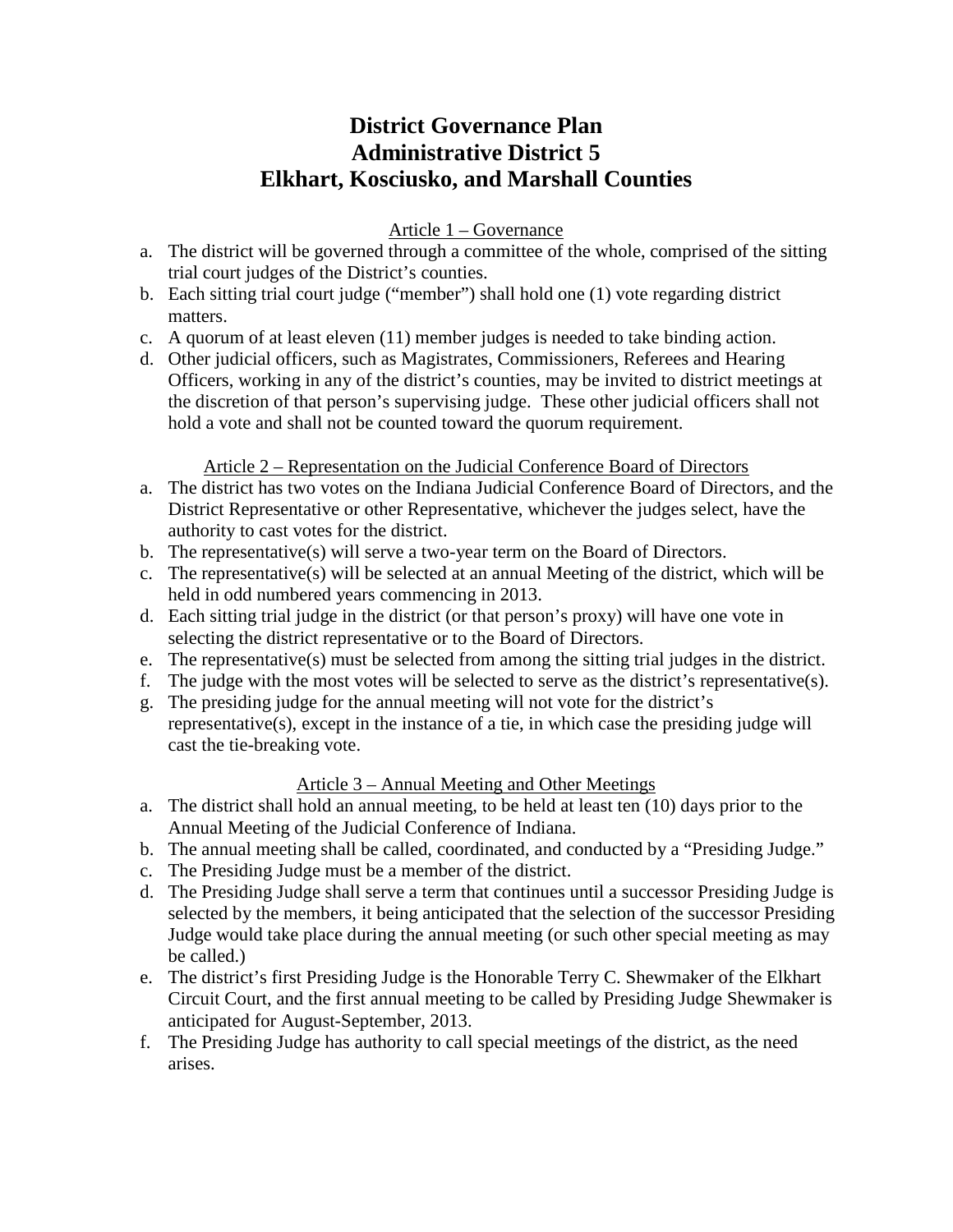- g. In the event that the Presiding Judge is not able or willing to call an annual meeting, the District Representative or other Representative has authority to call and preside over the annual meeting.
- h. In the event that the District Representative or Representative is not able or willing to serve in the capacity set out in section (g) of this Article, the next most senior member judge (based upon the years of service on the bench) has authority to call and preside over the annual meeting.

## Article 4 – Special Judge Selection (TR 79)

- a. Each district county has a local rule in place to meet the requirements of TR 79.
- b. Each district county shall monitor the existing local rule, and any amendment(s) thereto, to assure that the rule does not conflict with the rules of other counties in the district.
- c. In accordance with TR 79, the local rule for any of the district counties may include use of special judges outside of the district counties, as long as the non-district judge has agreed to serve in that capacity.

### Article 5 – Assignment of Criminal Cases (CR2.2)

- a. Each district county has an approved local rule in place that meets the requirements of CR 2.2.
- b. Each district county shall monitor its existing local rule, and any amendment(s) thereto, to assure that the rule does not conflict with the rules of the other counties in the district.

### Article 6 – District-wide Cooperative Programs

- a. The members shall annually discuss opportunities for programs that may be administered on a district-wide basis, and implement such programs upon approval by a majority of the voting members.
- b. This Article does not prohibit cooperative programming with counties outside of the district, or by less than all of the district's counties.

## Article 7 – Amendment

a. This District Governance Plan may be amended by approval of a majority of the members present at the annual meeting or any special meeting.

## Ratification

This Governance Plan was presented and approved by consent of at least 75% of the member judges. (See attachments).

Respectfully submitted, this day of February, 2013.

Terry C. Shewmaker District 5 Representative

\_\_\_\_\_\_\_\_\_\_\_\_\_\_\_\_\_\_\_\_\_\_\_\_\_\_\_\_\_\_\_\_\_\_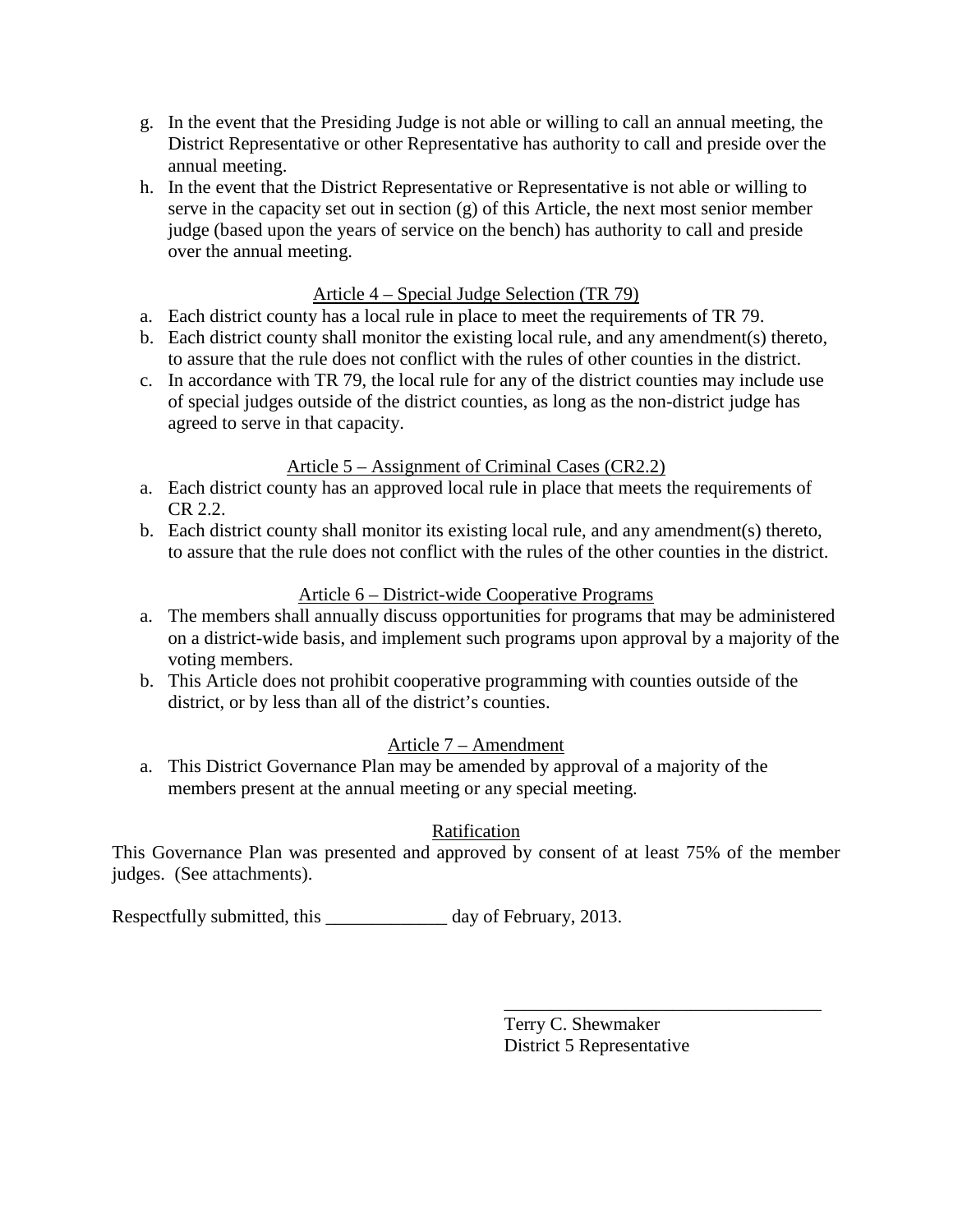Terry C. Shewmaker, Judge<br>
Elkhart Circuit Court<br>
Elkhart Superior Court N

Elkhart Superior Court No. 1

Elkhart Superior Court No. 2

Stephen R. Bowers, Judge George W. Biddlecome, Judge Elkhart Superior Court No. 2 Elkhart Superior Court No. 3

Olga H. Stickel, Judge<br>
Elkhart Superior Court No. 4<br>
Elkhart Superior Court No. 4<br>
Elkhart Superior Court No.

Elkhart Superior Court No. 5

David C. Bonfiglio, Judge Elkhart Superior Court No. 6

\_\_\_\_\_\_\_\_\_\_\_\_\_\_\_\_\_\_\_\_\_\_\_\_\_\_\_\_\_\_\_\_\_ \_\_\_\_\_\_\_\_\_\_\_\_\_\_\_\_\_\_\_\_\_\_\_\_\_\_\_\_\_\_

\_\_\_\_\_\_\_\_\_\_\_\_\_\_\_\_\_\_\_\_\_\_\_\_\_\_\_\_\_\_\_\_\_ \_\_\_\_\_\_\_\_\_\_\_\_\_\_\_\_\_\_\_\_\_\_\_\_\_\_\_\_\_\_

\_\_\_\_\_\_\_\_\_\_\_\_\_\_\_\_\_\_\_\_\_\_\_\_\_\_\_\_\_\_\_\_\_ \_\_\_\_\_\_\_\_\_\_\_\_\_\_\_\_\_\_\_\_\_\_\_\_\_\_\_\_\_\_

\_\_\_\_\_\_\_\_\_\_\_\_\_\_\_\_\_\_\_\_\_\_\_\_\_\_\_\_\_\_\_\_\_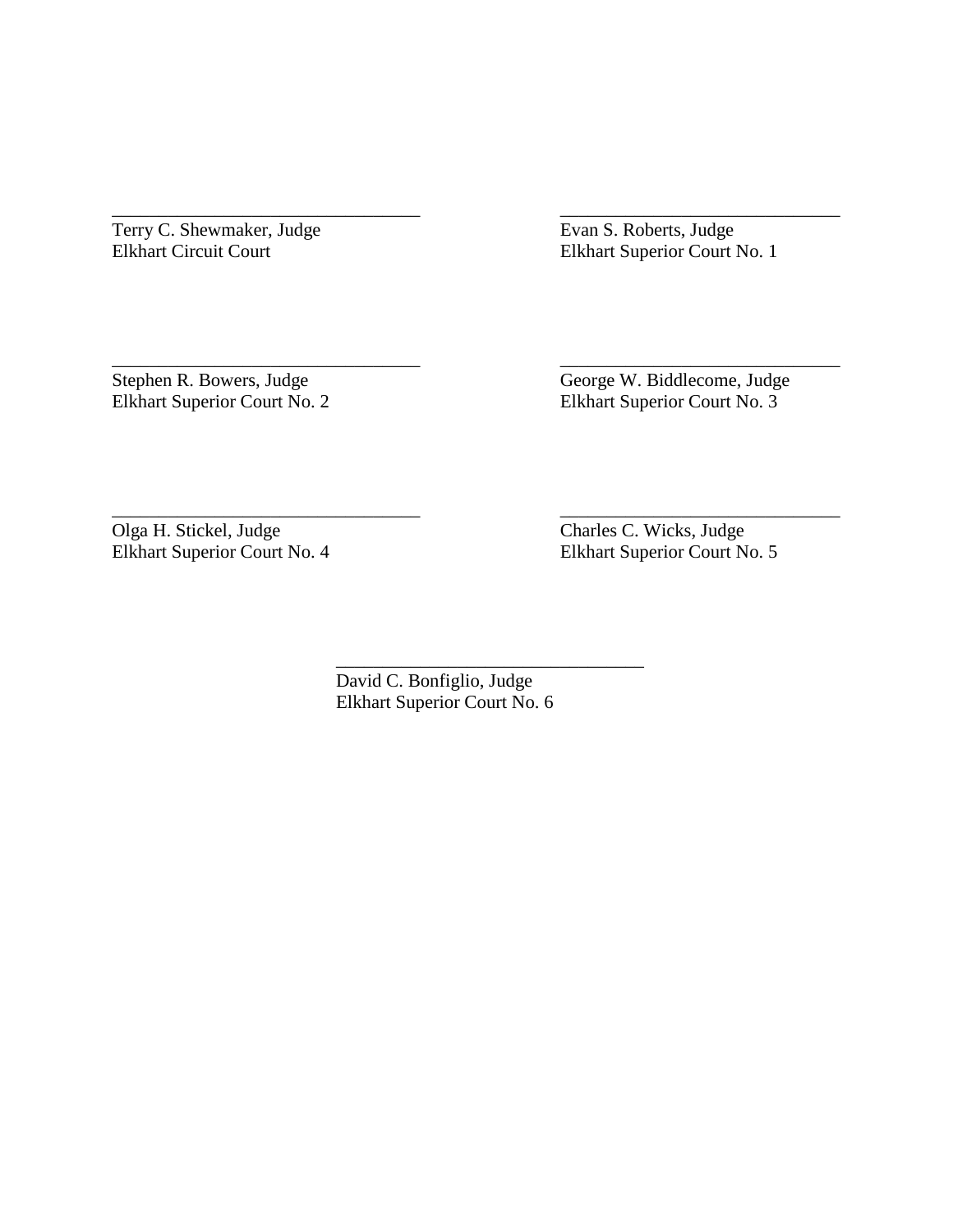Duane G. Huffer, Judge<br>Kosciusko Superior Court No. 1

Kosciusko Superior Court No. 1 Kosciusko Superior Court No. 2

\_\_\_\_\_\_\_\_\_\_\_\_\_\_\_\_\_\_\_\_\_\_\_\_\_\_\_\_\_\_\_\_\_ \_\_\_\_\_\_\_\_\_\_\_\_\_\_\_\_\_\_\_\_\_\_\_\_\_\_\_\_\_\_

\_\_\_\_\_\_\_\_\_\_\_\_\_\_\_\_\_\_\_\_\_\_\_\_\_\_\_\_\_\_\_\_\_\_ \_\_\_\_\_\_\_\_\_\_\_\_\_\_\_\_\_\_\_\_\_\_\_\_\_\_\_\_\_\_

Mike Reed, Judge<br>
Kosciusko Circuit Court<br>
Hosciusko Superior C

Kosciusko Superior Court No. 3